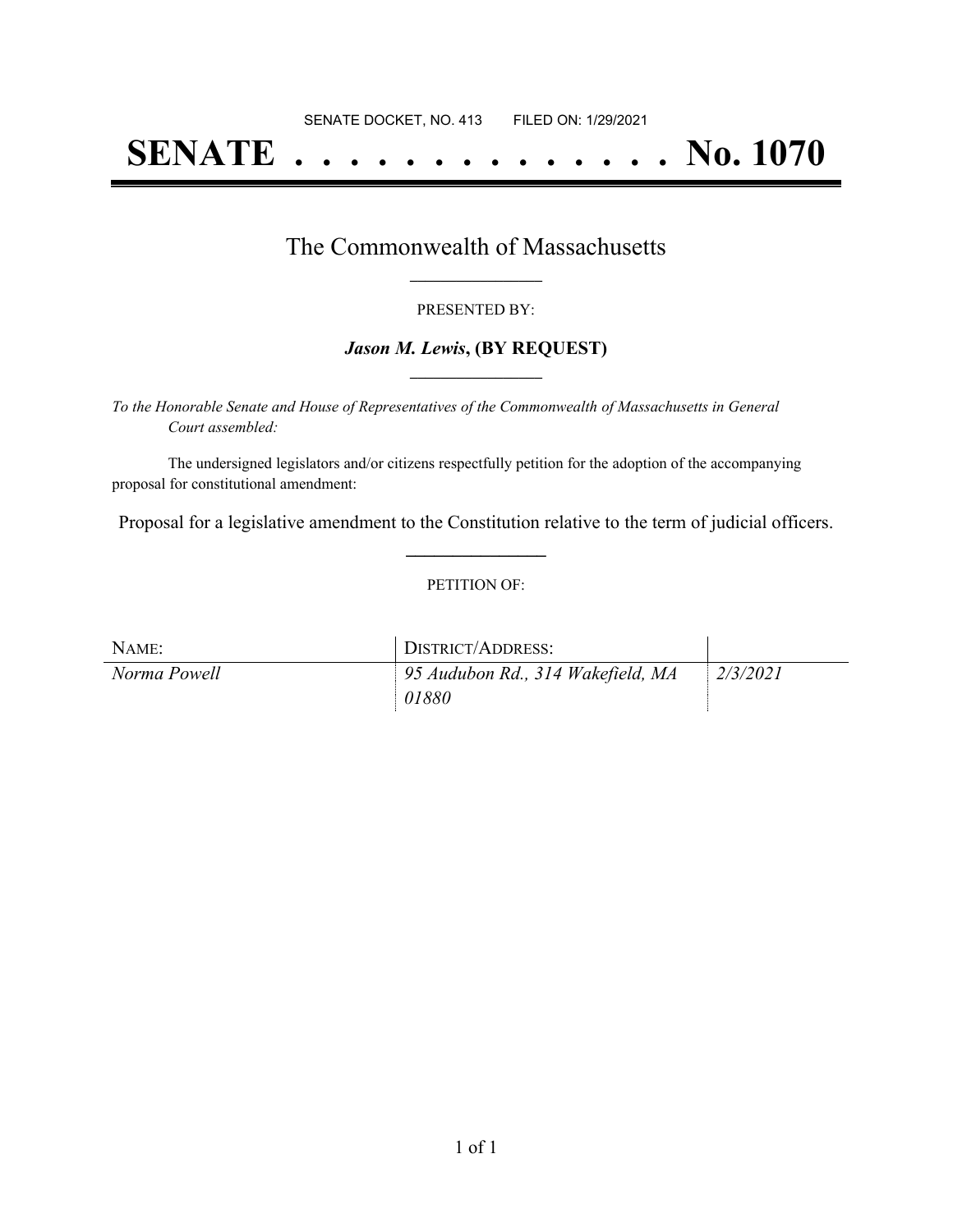# **SENATE . . . . . . . . . . . . . . No. 1070**

By Mr. Lewis (by request), a petition (accompanied by bill, Senate, No. 1070) of Norma Powell for a legislative amendment to the Constitution relative to the term of judicial officers. The Judiciary.

### [SIMILAR MATTER FILED IN PREVIOUS SESSION SEE SENATE, NO. *21* OF 2019-2020.]

## The Commonwealth of Massachusetts

**In the One Hundred and Ninety-Second General Court (2021-2022) \_\_\_\_\_\_\_\_\_\_\_\_\_\_\_**

**\_\_\_\_\_\_\_\_\_\_\_\_\_\_\_**

Proposal for a legislative amendment to the Constitution relative to the term of judicial officers.

A majority of all the members elected to the Senate and House of Representatives, in joint session, hereby declares it to be expedient to alter the Constitution by the adoption of the following Article of Amendment, to the end that it may become a part of the Constitution [if similarly agreed to in a joint session of the next General Court and approved by the people at the state election next following]:

#### ARTICLE OF AMENDMENT.

| $\mathbf{1}$   | Article I of Chapter III of Part the Second of the Constitution of Massachusetts is hereby      |
|----------------|-------------------------------------------------------------------------------------------------|
| $\overline{2}$ | annulled and the following Article is adopted in place thereof:-                                |
| 3              | Article I. The tenure, that all commissioned officers shall by law have in their offices,       |
| 4              | shall be expressed in their respective commissions. All judicial officers, duly appointed,      |
| 5              | commissioned and sworn, shall hold their offices during good behavior, for a period of seven    |
| 6              | years, excepting such concerning whom there is different provision made in this Constitution.   |
| $\overline{7}$ | After the expiration of the initial seven-year term, the judicial officer shall be eligible for |